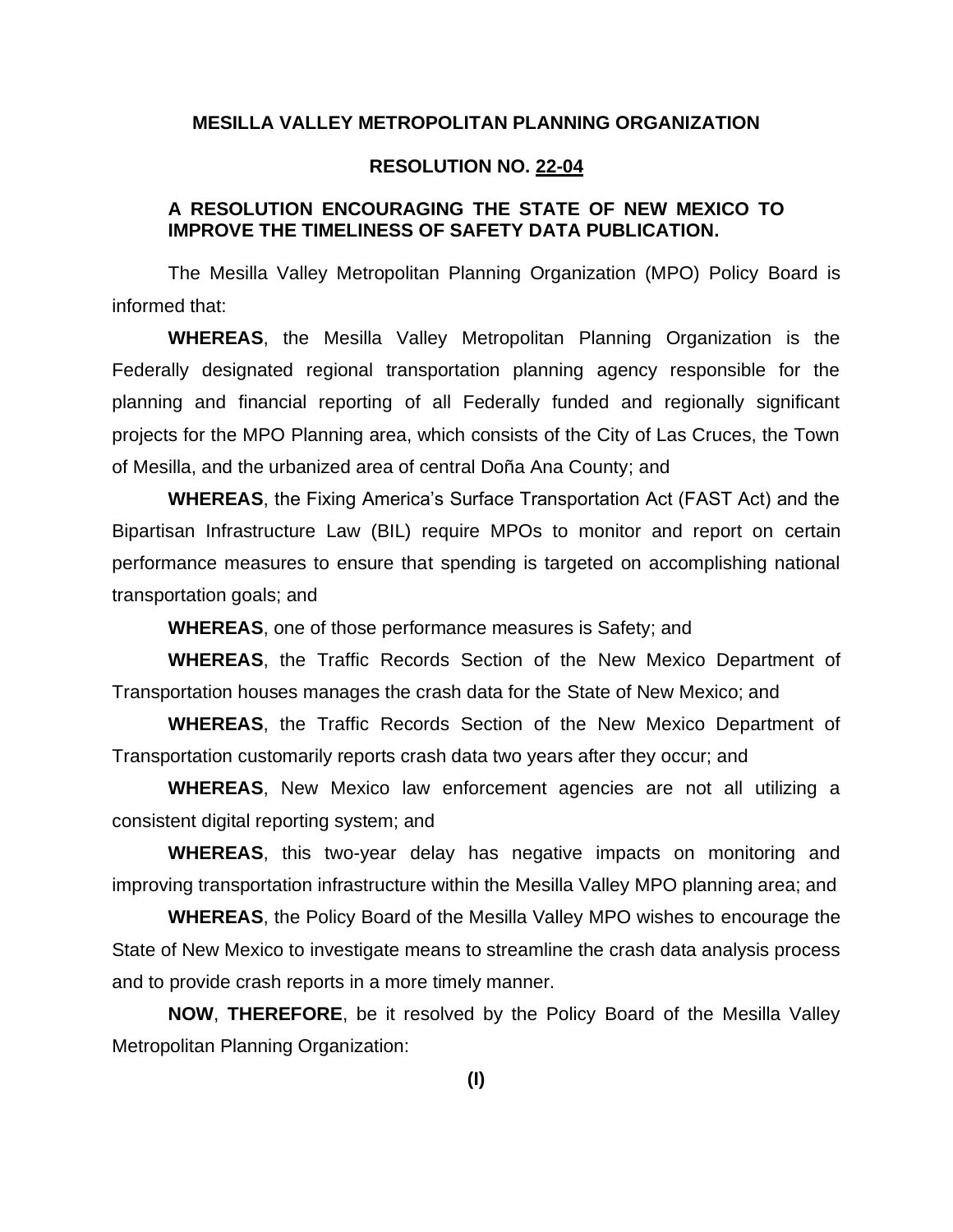THAT the Policy Board of the Mesilla Valley MPO requests the MPO member jurisdictions to work with the New Mexico State Legislature, Law Enforcement Agencies, and NMDOT to encourage investigation of means of streamlining the crash data analysis process and to provide crash reports in a more timely manner.

# $(II)$

**THAT** MPO Staff is directed to work with the governing boards of the member jurisdictions of the Mesilla Valley MPO to solicit resolutions of support for this resolution.

### $(III)$

THAT staff is directed to take appropriate and legal actions to implement this Resolution.

DONE and APPROVED this 8th day of June, 2022.

**APPROVED** Chair

AFTEST: **Executive Secretary**